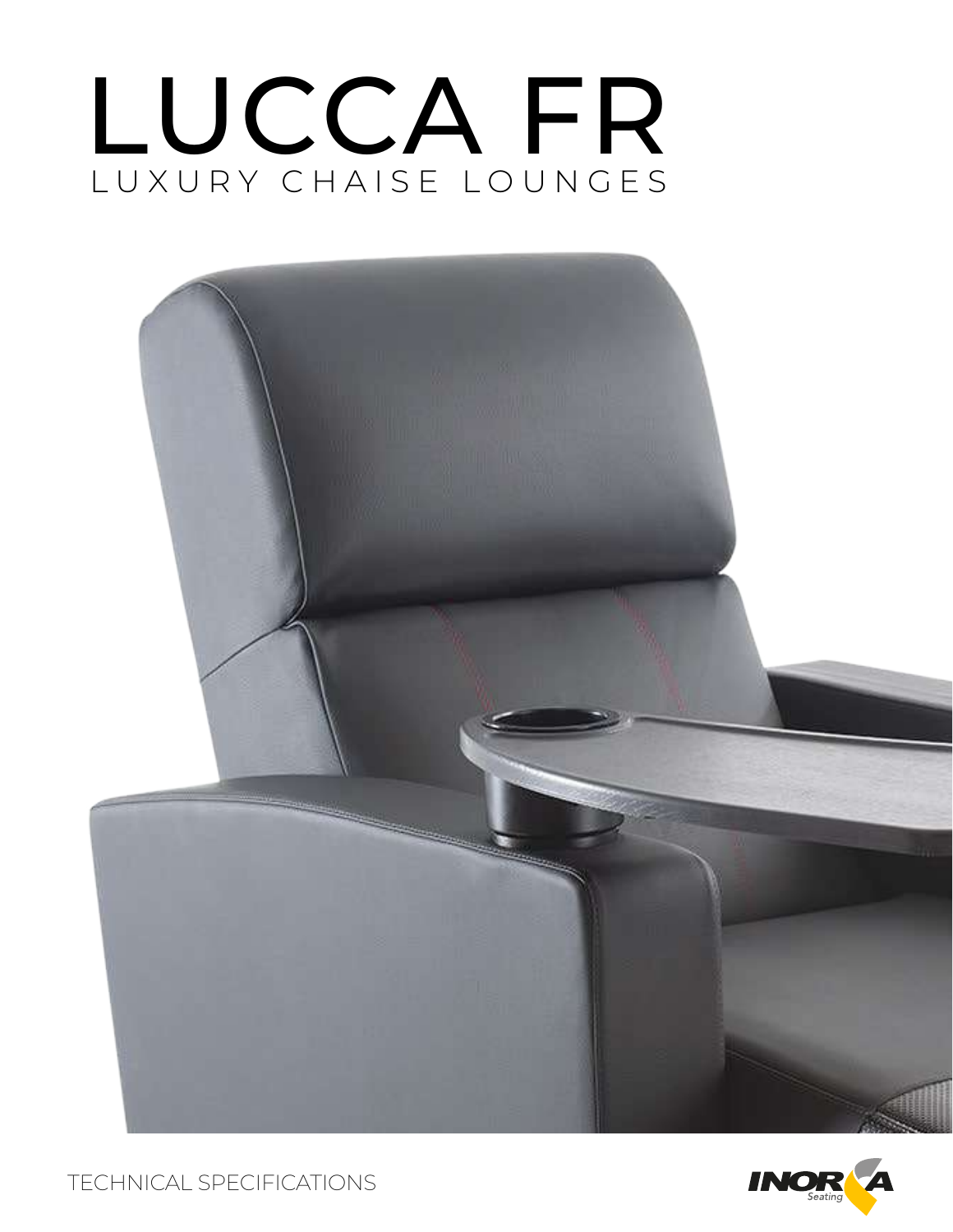# FEATURES AND BENEFITS

#### LUXURY UPHOLSTERY

Exchangeable covers, no staples or glue needed. Ease of installation as your crew can put them once all lounges are placed. Easy numbering identification (reflective thread)

#### NO-SAG SPRINGS

to reinforce lumbar support and bearing capacity.

#### ATTIC STOCK

2% critical components for on-site inventory



#### NO MORE EMPTY FRONT ROWS

An INORCA innovation to make front row seating more appealing to your moviegoers

#### REMOVABLE CUSHIONS

For an easy access in cleaning and maintenance purposes

#### FLAMMABILITY

Compliance with California Technical Bulletin 117 (TB 117) and Crib 5 on some upholstery references

# **ACCESSORIES**

NUMBERING AND LETTERING By seat or by row, plastic, lightened or embroidered, for convenient theater room mapping

### FIXED OR SWIVEL TABLES

Full sized to maximize concession sales

SPECIAL EMBROIDERY PATTERNS

A unique look for your luxury recliners

#### FOLDING ARMS For an easier access

## REGULABLE HEATING SYSTEM

Increases comfort and provide a chilly ambience at the touch of a button

#### ELECTRIC BACKREST

To have different seating postures. A more upright position for Dine-in Theatres and a relaxed back to have an optimized sight line at the front row



# **ACCESSORIES**

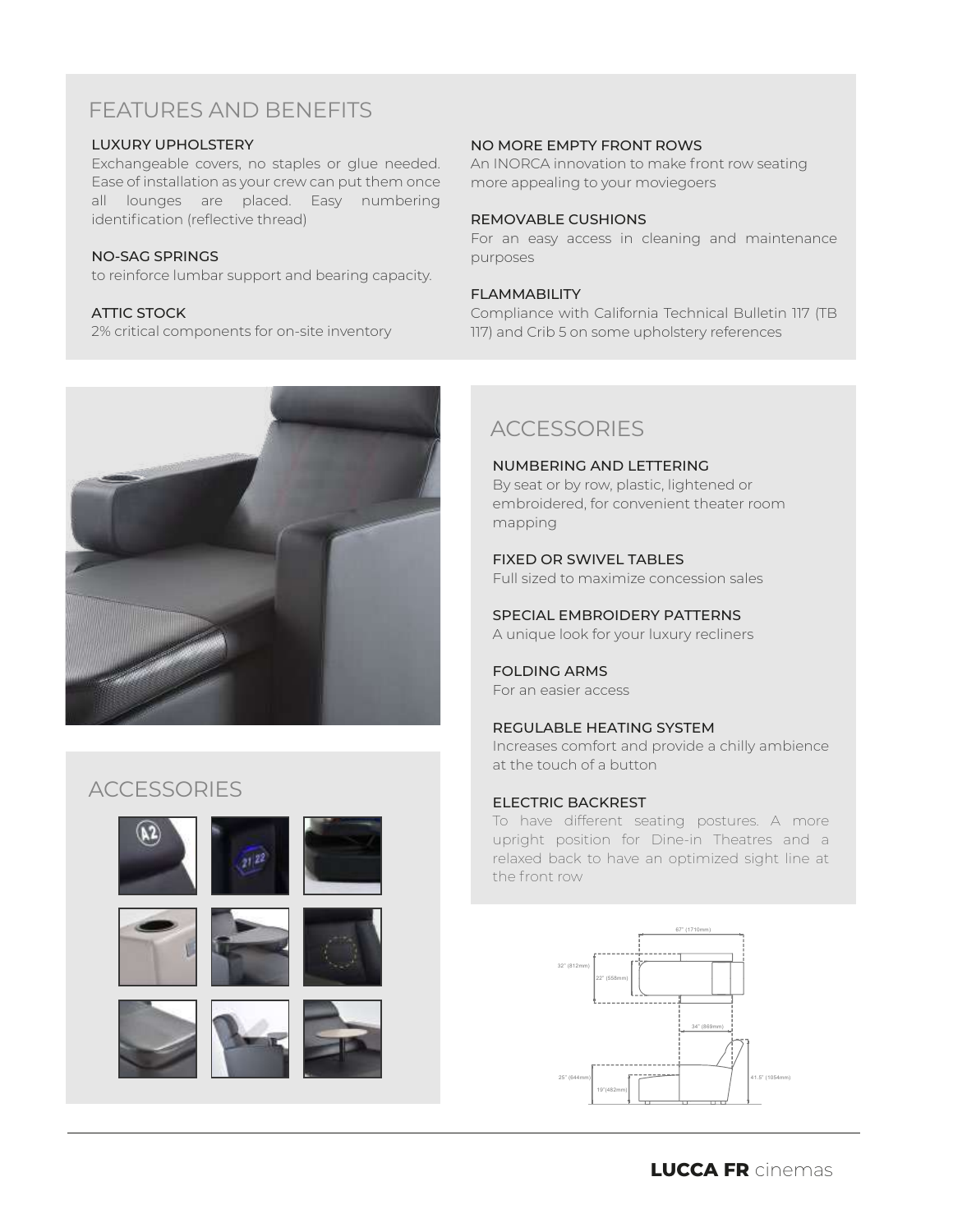# TECHNICAL SPECIFICATIONS

## **STRUCTURE**

• Structural frame made of high quality CR round steel tubing, 18 gauge, of 1" (25mm) diameter for the back, and 3/4" (19mm) fot the seat.

• No-Sag springs to reinforce lumbar support and bearing capacity of the cushion.

• Panels made of CR rectangular steel tubing ,16gauge , of 1/2" x 1" (12 x 25mm) and reinforced with internal metal plates made of 11 gauge HR steel

• Plastic platforms

#### RECLINING MECHANISM

- Electrically driven by means of an adjustable envelope motor.
- Includes one source for every two sofas.
- Manual mechanism option (without motors)

#### BACKREST AND SEAT

• Backrest and seat molded in cold-injected polyurethane foam, and upholstered in vinyl.

# MOLDED FOAM

#### STANDARD

LUXURY FIRM FOAM

Density *Back 40 - 45 Kg/m3 Cushion 45 - 50 Kg/m3*

**Hardness** *Back 3.4 - 4.4 Kg/f Cushion 3.9 - 4.3 Kg/f*

Density *Back 40 - 45 Kg/m3 Cushion 45 - 50 Kg/m3*

Hardness *Back 3.6 - 4.6 Kg/f Cushion 3.9 - 4.9 Kg/f*



Density *Back 40 - 45 Kg/m3 Cushion 45 - 50 Kg/m3*

Hardness *Back 2.9 - 3.6 Kg/f Cushion 3.9 - 4.3 Kg/f*